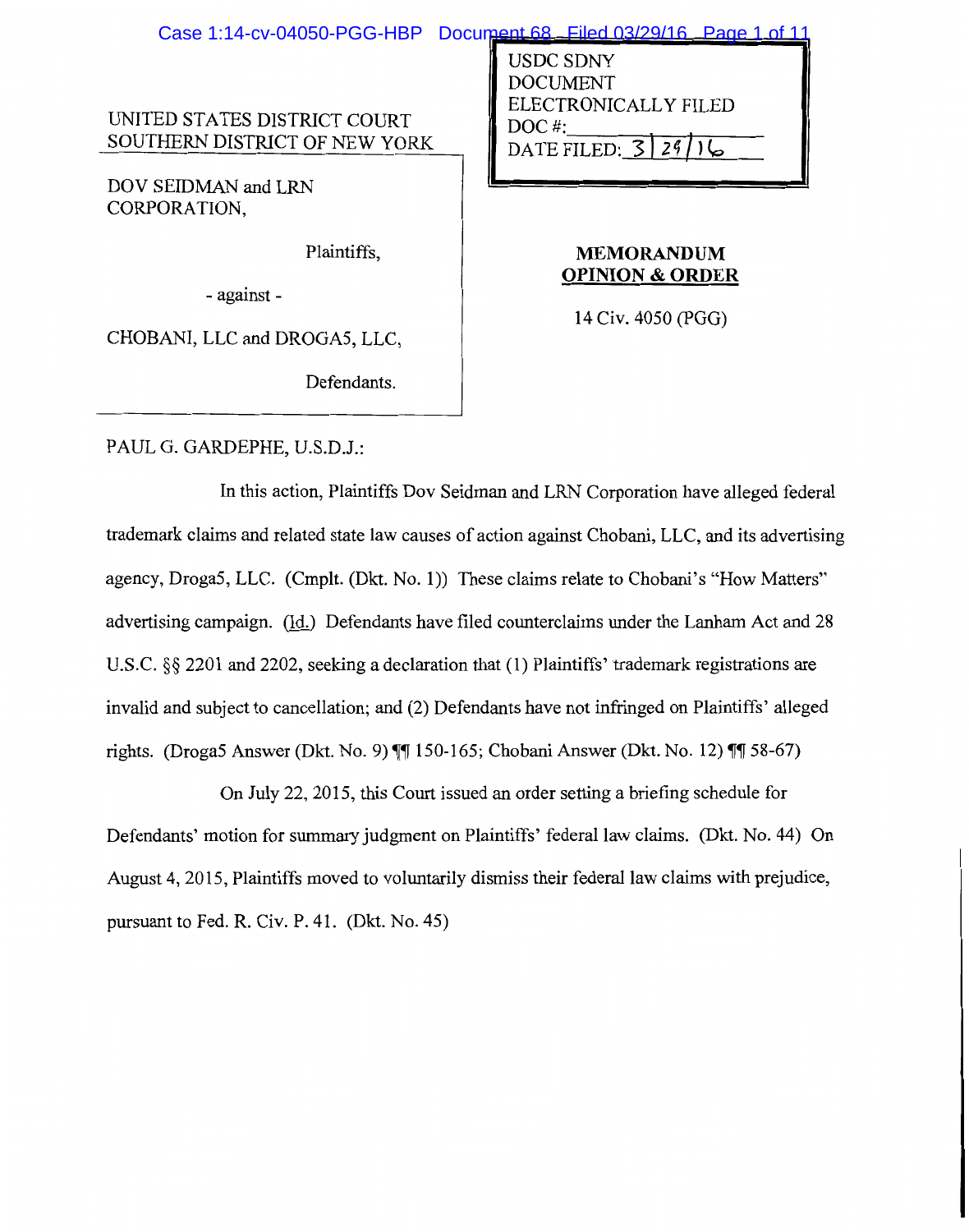#### Case 1:14-cv-04050-PGG-HBP Document 68 Filed 03/29/16 Page 2 of 11

Defendants oppose Plaintiffs' motion, contending that it is a strategic gambit designed to deprive this Court of jurisdiction. (Def. Br. (Dkt. No. 48) at 4-5; see also Mar. 21, 2016 Def. Ltr. (Dkt. No. 65) at  $2)^1$ 

#### **DISCUSSION**

#### **I. APPLICABLE LAW**

Rule 41(a) provides that "the plaintiff may dismiss an action without a court order by filing (i) a notice of dismissal before the opposing party serves either an answer or a motion for summary judgment; or (ii) a stipulation of dismissal signed by all parties who have appeared." Fed. R. Civ. P.  $41(a)(1)(A)$ . "Except as provided in Rule  $41(a)(1)$ , an action may be dismissed at the plaintiff's request only by court order, on terms that the court considers proper." Fed. R. Civ. P. 41(a)(2). As noted above, however, Plaintiffs do not seek dismissal of this action in its entirety; instead, they seek to voluntarily dismiss only their federal law claims. Accordingly, this Court must consider whether Rule 41(a) applies where a plaintiff seeks to dismiss less than all of plaintiff's claims.

"[D]istrict courts within the Second Circuit have ... adopted the approach of the majority of courts in other circuits  $-$  that is, that Rule 41(a) does not require dismissal of the action in its entirety." Blaize-Sampeur v. McDowell, No. 05 Civ. 4275 (JFB) (ARL), 2007 WL 1958909, at  $*2$  (E.D.N.Y. June 29, 2007) (citing cases); see Mut. Ben. Life Ins. Co. in Rehab. v. Carol Mgmt. Com., No. 93 Civ. 7991(LAP),1994 WL 570154, at \*1 (S.D.N.Y. Oct. 13, 1994) (noting that Harvey Aluminum, Inc. v. Am. Cyanamid Co., 203 F.2d 105, 108 (2d Cir. 1953), in which the "Court of Appeals . . . h[e]ld that Rule 41 allows for dismissal of entire actions, rather than claims or parties[,]" is "no longer persuasive authority on the issue."); see also Wakefield v.

<sup>1</sup> Citations in this Order reflect page numbers assigned by this District's Electronic Case Filing (ECF) system.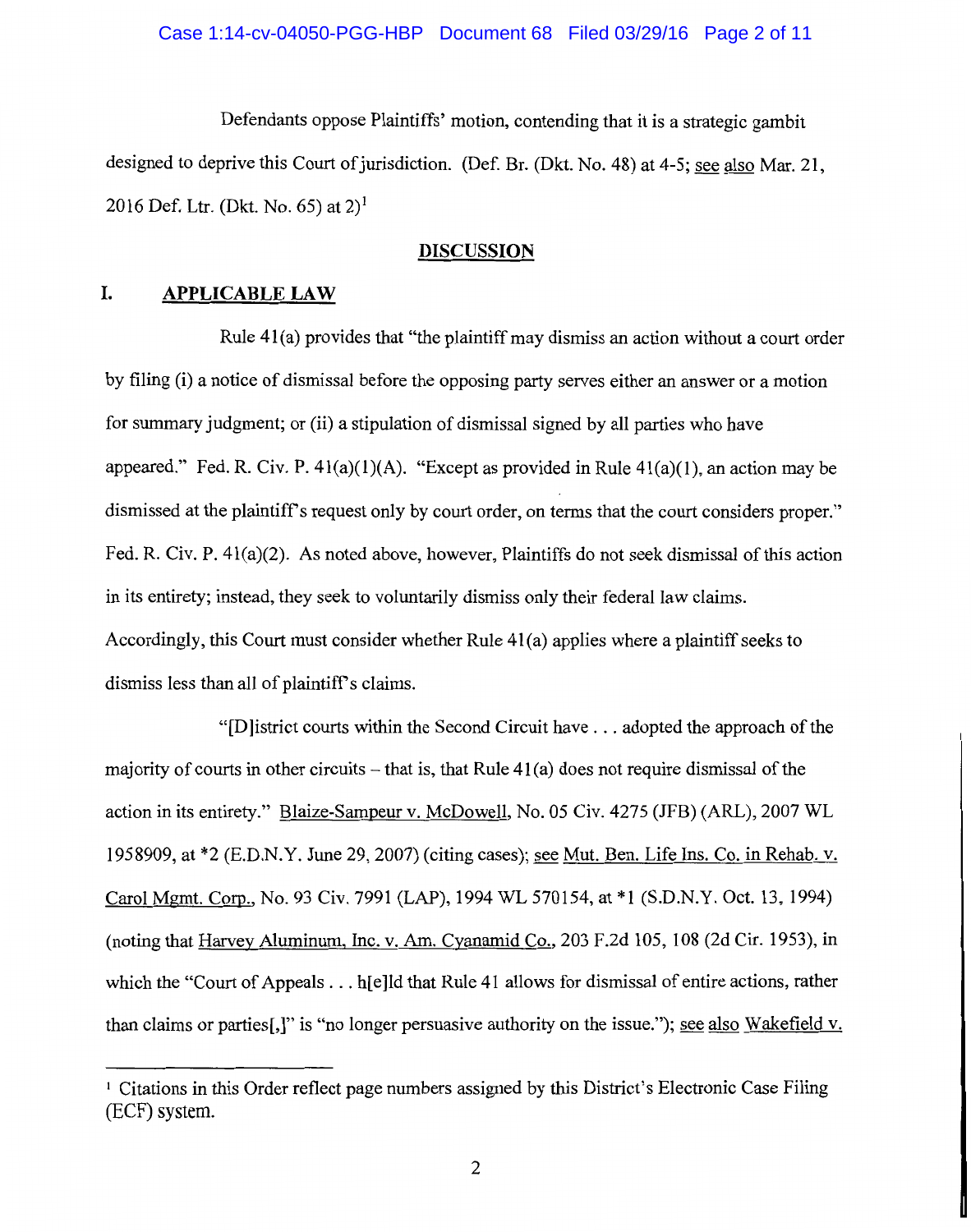# Case 1:14-cv-04050-PGG-HBP Document 68 Filed 03/29/16 Page 3 of 11

N. Telecom, Inc., 769 F.2d 109, 114 n.4 (2d Cir. 1985) (acknowledging that Harvey Aluminum "has been criticized and is now against the weight of the authority"). The question remains, however, whether a plaintiff can seek voluntary dismissal of only some of its claims against a defendant – while proceeding on other claims against that same defendant – and, if so, whether such a request is considered under Rule 41 or Rule 15.

"Several courts in other circuits have held that Fed. R. Civ. P. 15, rather than Rule  $41(a)(1)$ , is the appropriate device through which a plaintiff can dismiss particular claims against a defendant where it does not seek to dismiss the action against that defendant entirely." Morron v. City of Middletown, No. 05 Civ. 1705 (JCH), 2006 WL 1455607, at \*2 (D. Conn. May 23, 2006) (citing Gobbo Farms & Orchards v. Poole Chemical Co., Inc., 81 F.3d 122, 123 (10th Cir. 1996); Ethridge v. Harbor House Rest., 861F.2d1389, 1392 (9th Cir. 1988); 9 Wright & Miller, Federal Practice and Procedure *§* 2362 (2005 Supplement) ("[W]hen multiple claims are filed against a single defendant, Rule 4l(a) applies only to the dismissal of all claims in an action. A plaintiff who wished to drop some claims but not others should do so by amending his complaint pursuant to Rule 15.")).

The Second Circuit has not resolved the issue of whether the proper vehicle is Rule 15 or Rule 41(a), but has stated that "the district court may permit withdrawal of a claim under Rule  $15...$  subject to the same standard of review as a withdrawal under Rule  $41(a).$ " Wakefield, 769 F.2d at 114 n.4 (citing 5 Moore's Federal Practice  $\P$  41.06-1 at 41-83; Mechmetals Coro. v. Telex Computer Products, Inc., 709 F.2d 1287, 1294 (9th Cir. 1983)). Accordingly, "[a]lthough a motion to eliminate only certain claims [may] actually [be] a motion to amend the complaint (under Rule 15) rather than one for dismissal, there is no substantive difference between the two." Machne Menachem, Inc. v. Hershkop, No. 97 Civ. 2550 (ILG),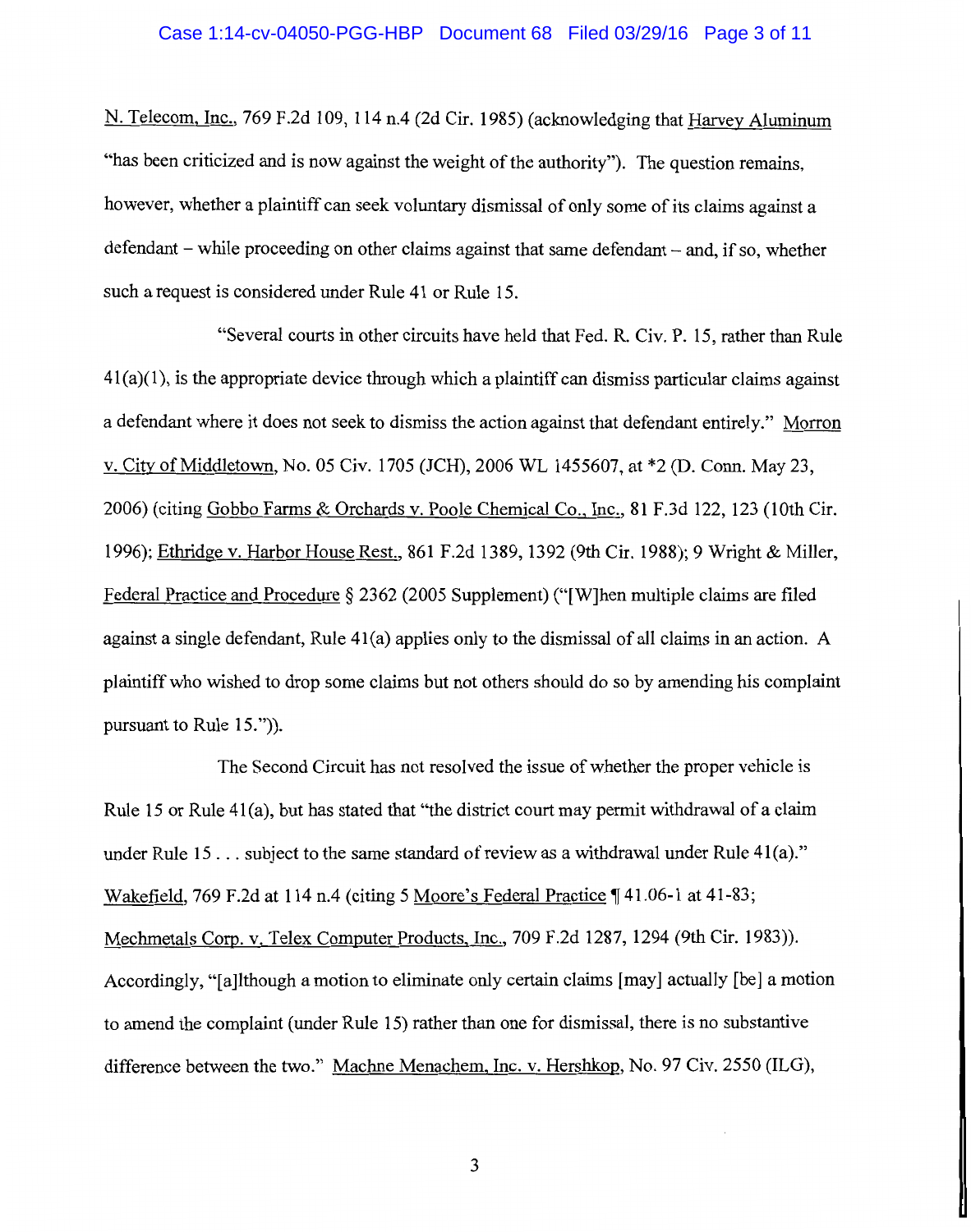2003 WL 1193528, at \*2 (E.D.N.Y. Jan. 31, 2003) (citing Wakefield, 769 F.2d at 114 n.4); see also Coultrip v, Pfizer, Inc., No. 06 Civ. 15200 (JCF), 2011 WL 1219365, at \*6 (S.D.N.Y. Mar. 24, 2011) ("The standard for permitting an amendment withdrawing a claim is the same as for voluntarily dismissing an action under Rule 41(a) of the Federal Rules of Civil Procedure." (citing Wakefield, 769 F.2d at 114 n.4; Chambers v. Time Warner, Inc., No. 00 Civ. 2839, 2003 WL 1107790, at \*2 (S.D.N.Y. March 12, 2003))). "In general, [a] court may allow such a dismissal if the defendant will not be prejudiced thereby[.]" Wakefield, 769 F.2d at 114 (citing Hoffman v. Alside, Inc., 596 F.2d 822, 823 (8th Cir. 1979)). Accordingly, this Court next considers whether Defendants will be prejudiced if Plaintiffs' application to dismiss their federal law claims is granted.

## **II. WHETHER DEFENDANTS WILL BE PREJUDICED BY THE DISMISSAL OF PLAINTIFFS' FEDERAL LAW CLAIMS**

Defendants argue that they will be prejudiced if Plaintiffs are permitted to withdraw their federal claims, because Plaintiffs' request is part of a strategic gambit to deprive this Court of jurisdiction. (Def. Br. (Dkt. No. 48) at 10-11) Defendants assert that once Plaintiffs' federal claims are dismissed, Plaintiffs will contend that this Court lacks jurisdiction and move to dismiss their state law claims without prejudice.  $(Id. at 10)$  Plaintiffs will then refile those claims in state court. (Id.) Given that litigation has proceeded before this Court for more than a year, Defendants complain that a state court proceeding on similar issues will unfairly and unreasonably subject them to additional expense.  $(\underline{Id}$  at 11)

Defendants also argue, however, that their federal law counterclaims provide an independent basis for this Court's jurisdiction, and that "Plaintiffs' dismissal of their [f]ederal claims with prejudice  $[-i\text{f granted} -]$  does not moot Defendants' counterclaims. (Id. at 7-8) (emphasis in original) Plaintiffs contend "that the Defendants' declaratory judgment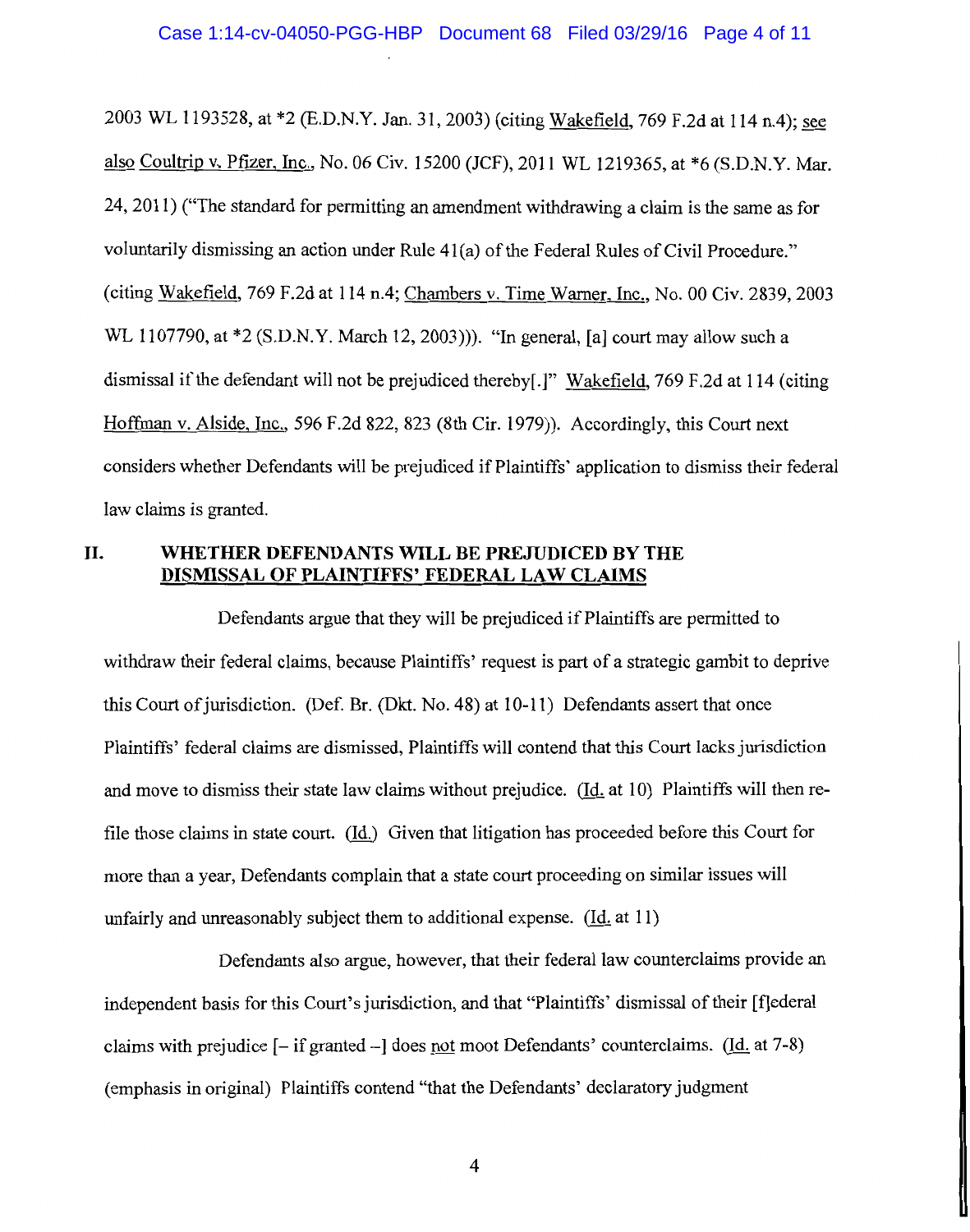#### Case 1:14-cv-04050-PGG-HBP Document 68 Filed 03/29/16 Page 5 of 11

counterclaims will [not], upon dismissal of Plaintiffs' federal claims, provide a basis for federal jurisdiction." (Pltf. Reply Br. (Dkt. No. 50) at 5 n.4)

Because Defendants' unfair prejudice arguments turn on whether this Court will retain jurisdiction after dismissing Plaintiffs' federal claims, this Court next addresses the impact of such a dismissal on its jurisdiction.

# **A. The** "Case **or Controversy" Requirement**

The Declaratory Judgment Act provides that "[i]n a case of actual controversy within its jurisdiction ... any court of the United States ... may declare the rights and other legal relations of any interested party seeking such declaration .... " 28 U.S.C. § 2201(a). The Act thus "confers on federal courts 'unique and substantial discretion in deciding whether to declare the rights of litigants."" Peconic Baykeeper, Inc. v. Suffolk County, 600 F.3d 180, 187 (2d Cir. 2010) (quoting Wilton v. Seven Falls Co., 515 U.S. 277, 286 (1995)).

"By its very language, the Declaratory Judgment Act makes clear that a court must have subject matter jurisdiction over a case on some other basis before it may grant declaratory or injunctive relief." Fraternal Order of Police, Nat. Labor Council, USPS No. 2 v. U.S. Postal Serv., 988 F. Supp. 701, 705 (S.D.N.Y. 1997) (citing Skelly Oil Co. v. Phillips Petroleum Co., 339 U.S. 667, 671-72 (1950); POK Labs, Inc. v. Friedlander, 103 F.3d 1105, 1110 (2d Cir. 1997) ). "The Declaratory Judgment Act is not an independent source of federal subject matter jurisdiction." Id.

Accordingly, '"in [a trademark] infringement action [such as this], a counterclaim seeking a declaration of non-infringement will be viable only when it presents an independent case or controversy that would survive a dismissal of the plaintiff's infringement claim.'" Orientview Technologies LLC v. Seven For All Mankind, LLC, No. 13 Civ. 0538 (PAE), 2013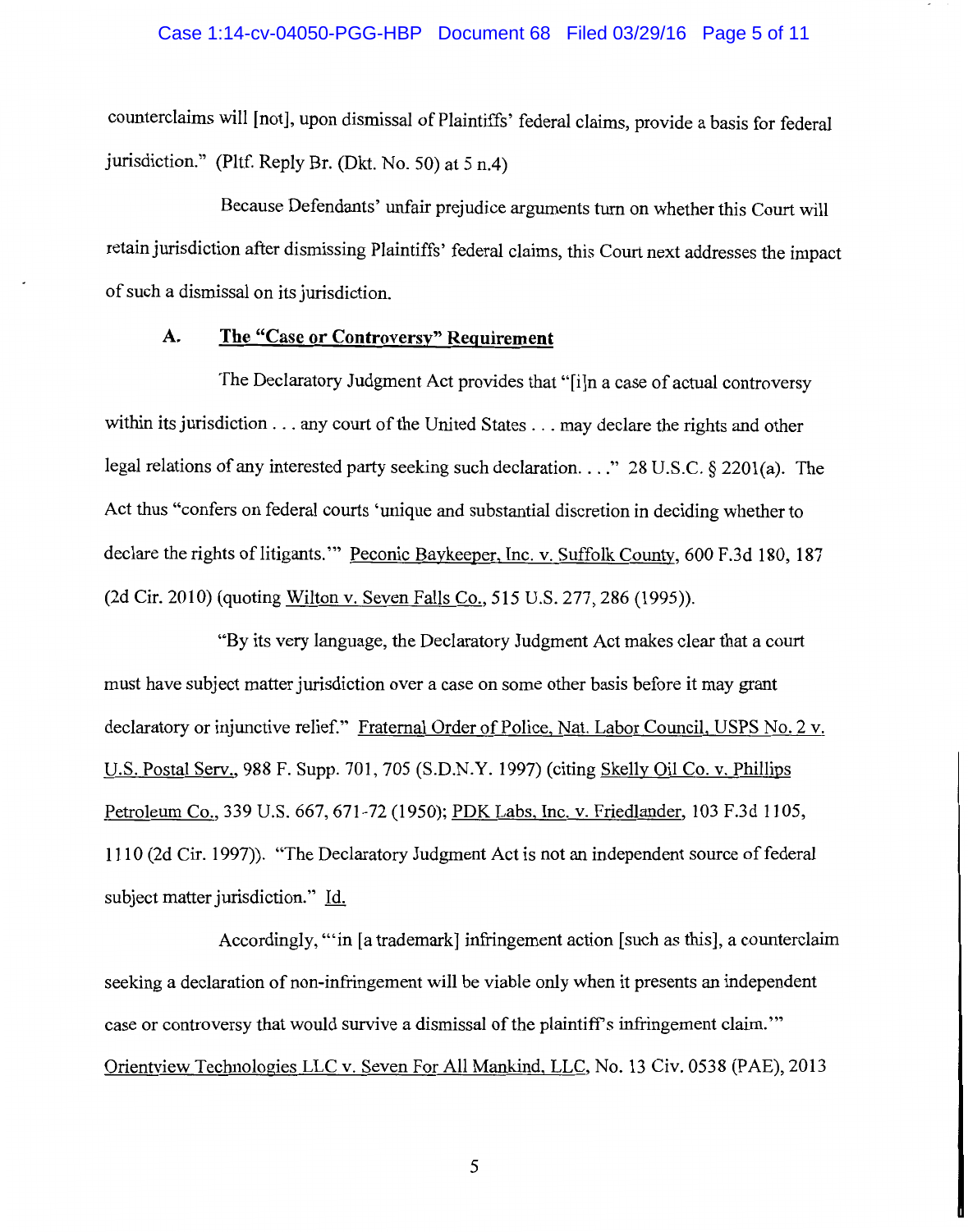WL 4016302, at \*4 (S.D.N.Y. Aug. 7, 2013) (quoting Maverick Recording Co. v. Chowdhury, No. 07 Civ. 640 (DGT), 2008 WL 3884350, at \*2 (E.D.N.Y. Aug. 19, 2008)). Stated another way, "the Court lacks authority to grant any declaratory relief unless both a federal question and an actual controversy exist" even after Plaintiffs' federal infringement claims are dismissed. Nike, Inc. v. Already, LLC, No. 09 Civ. 6366 (RJS), 2011 WL 310321, at \*3 (S.D.N.Y. Jan. 20, 2011), aff'd, 663 F.3d 89 (2d Cir. 2011), aff'd, 133 S. Ct. 721 (2013). "The party seeking the declaratory judgment maintains the burden of proving the existence of such a controversy throughout the course of the litigation." Small v. Nobel Biocare USA, LLC, No. 06 Civ. 683 (NRB), 2012 WL 4017305, at \*1 (S.D.N.Y. Sept. 7, 2012) (citing Dow Jones & Co. v. Ablaise Ltd., 606 F.3d 1338, 1345 (Fed. Cir. 2010)).

## **B. Defendants' Counterclaims**

In its first counterclaim, Defendant Chobani contends that it is "entitled to a declaratory judgment that Chobani's use of the HOW MATTERS trademark, and the words "How Matters" and "How," does not infringe any valid rights [Plaintiffs] may have." (Chobani Answer (Dkt. No. 12)  $\P(62)$  Chobani's second counterclaim seeks a declaratory judgment that Plaintiffs' "'331 Registration be cancelled in whole or in part pursuant to 15 U.S.C. § 1119." (Id. (Prayer for Relief); see also id.  $\P$  63-67)

In its first counterclaim, Defendant Droga5 seeks,

pursuant to 28 U.S.C. §§ 2201 and 2202, a judgment from this Court that (1) Plaintiffs do not own protectable rights at common law or otherwise in the phrase "how matters" and (2) to the extent Plaintiffs have any rights in the term "how," such rights are extremely narrow and do not bar third parties as a general matter from using the term "how" as a mark or a component of a mark for unrelated products, but instead are limited to Plaintiffs' specific federal trademark registrations for "how."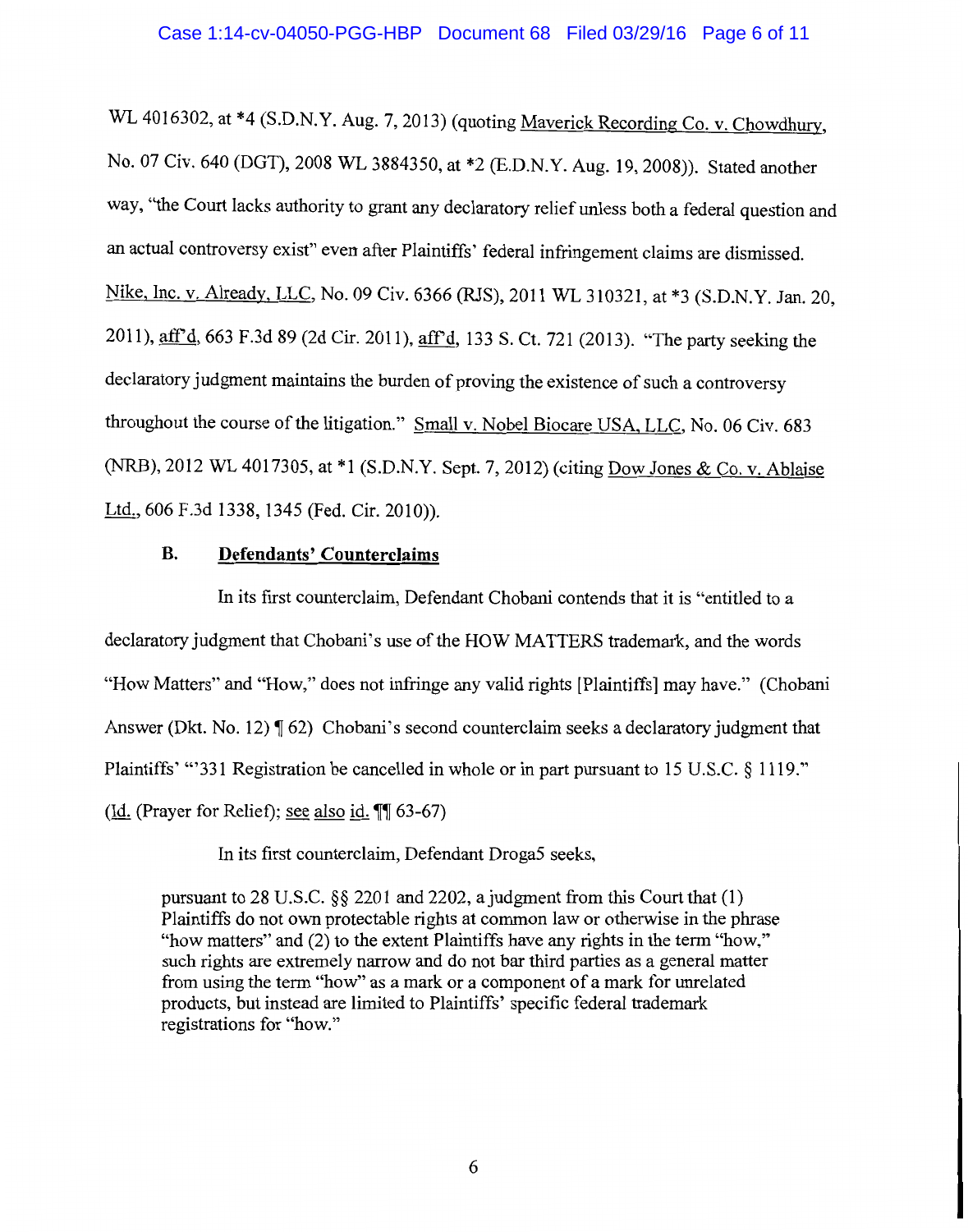## Case 1:14-cv-04050-PGG-HBP Document 68 Filed 03/29/16 Page 7 of 11

(Droga5 Answer (Dkt. No. 9)  $\P$  157) In the alternative, "Droga5 seeks ... a judgment from this Court that Droga5 has not infringed, under federal or state law, any of Plaintiffs' alleged rights in and to 'how,' or any 'how'-formative marks." ( $\underline{Id}$ ,  $\P$  158) In its second counterclaim, Droga5 requests that this Court order the cancellation of Plaintiffs' U.S. Trademark Registration Nos. 4,210,276 and 4,388,331, and direct Plaintiffs "to withdraw their pending applications for other 'how'-formative marks. (Id.~ 165)

# **C. Analysis**

According to Defendants, "[a]s long as Plaintiffs continue to pursue any claims against Defendants (even in the form of a mere genuine threat of enforcement) the Declaratory Judgment Act and the Lanham Act confer federal standing upon Defendants." (Def. Br. (Dkt. No. 48) at 8) (emphasis in original) (citing Medimmune, Inc. v. Genentech, Inc., 549 U.S. 118, 126-137 (2007); 15 u.s.c. § 1119)

In MedImmune, Inc., the Supreme Court held that  $-$  for purposes of satisfying the "case or controversy" requirement - a patent licensee is not required to terminate or be in breach of its licensing agreement before seeking a declaratory judgment that the underlying patent is invalid, unenforceable, or not infringed. Medimmune, Inc., 549 U.S. at 137. In that case, Genentech – acting on behalf of the patent holder – sent a letter to MedImmune – the licensee – claiming that one of MedImmune's drugs was covered by Genentech's patent, and that Medlmmune owed Genentech royalties under the parties' licensing agreement. Id. at 121. Medlmmune believed that the patent was invalid and unenforceable, and that it had not, in any event, infringed on the patent. Id. at 121-22. However, Medlmmune "considered the letter to be a clear threat to enforce to enforce the ... patent, terminate the ... license agreement, and sue for patent infringement if [Medlmmune] did not make royalty payments as demanded." Id. at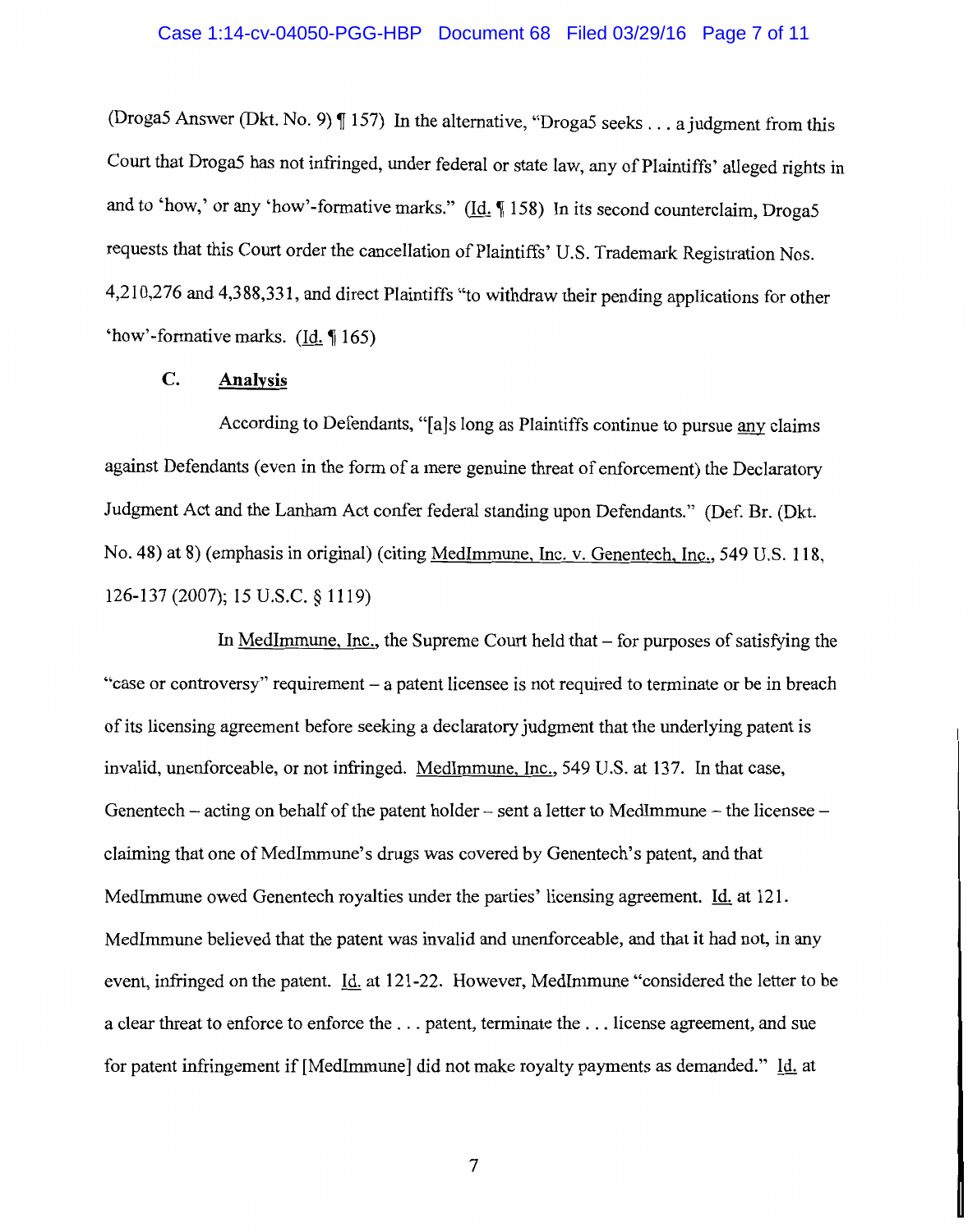#### Case 1:14-cv-04050-PGG-HBP Document 68 Filed 03/29/16 Page 8 of 11

122. "Unwilling to risk ... serious consequences, [Medlmmune] paid the demanded royalties 'under protest," but then filed a declaratory judgment action challenging the patent. Id.

The district court dismissed the action, relying on Federal Circuit law holding

that a patent licensee in good standing cannot establish an Article III case or controversy with regard to validity, enforceability, or scope of the patent, because the license agreement "obliterate[s] any reasonable apprehension" that the licensee will be sued for infringement.

Id. (alteration in Medimmune, Inc.) (quoting Gen-Probe Inc. v. Vysis, Inc., 359 F.3d 1376, 1381 (Fed. Cir. 2004)). The Federal Circuit affirmed (id.), and the Supreme Court reversed. Id. at 137.

In holding that Medimmune was not required to expose itself to liability in order to have standing, the court explained that declaratory judgment actions satisfy the "case or controversy" requirement where "'the facts alleged ... show that there is a substantial controversy, between parties having adverse legal interests, of sufficient immediacy and reality to warrant the issuance of a declaratory judgment.'" Id. at 127 (footnote omitted) (quoting Maryland Cas. Co. v. Pac. Coal & Oil Co., 312 U.S. 270, 273 (1941)). In sum, although "[Medlmmune] could only be sued for possible future conduct, ... the [Supreme] Court held that this future conduct was of sufficient immediacy to warrant declaratory relief." Russian Standard Vodka (USA), Inc. v. Allied Domecg Spirits & Wine USA, Inc., 523 F. Supp. 2d 376, 383 (S.D.N.Y. 2007).

Here, Defendants contend that, "while Chobani has launched a new campaign centered around a new tagline, Cho bani has not, in fact, discontinued all use of its HOW MATTERS mark, which continues to appear on Chobani's website and on its Greek Yogurt packaging." (Def. Br. (Dkt. No. 48) at 7) Moreover, Defendants assert that "Plaintiffs [have not] retreated from their position that such use constitutes infringement[.]" (Id.) Defendants'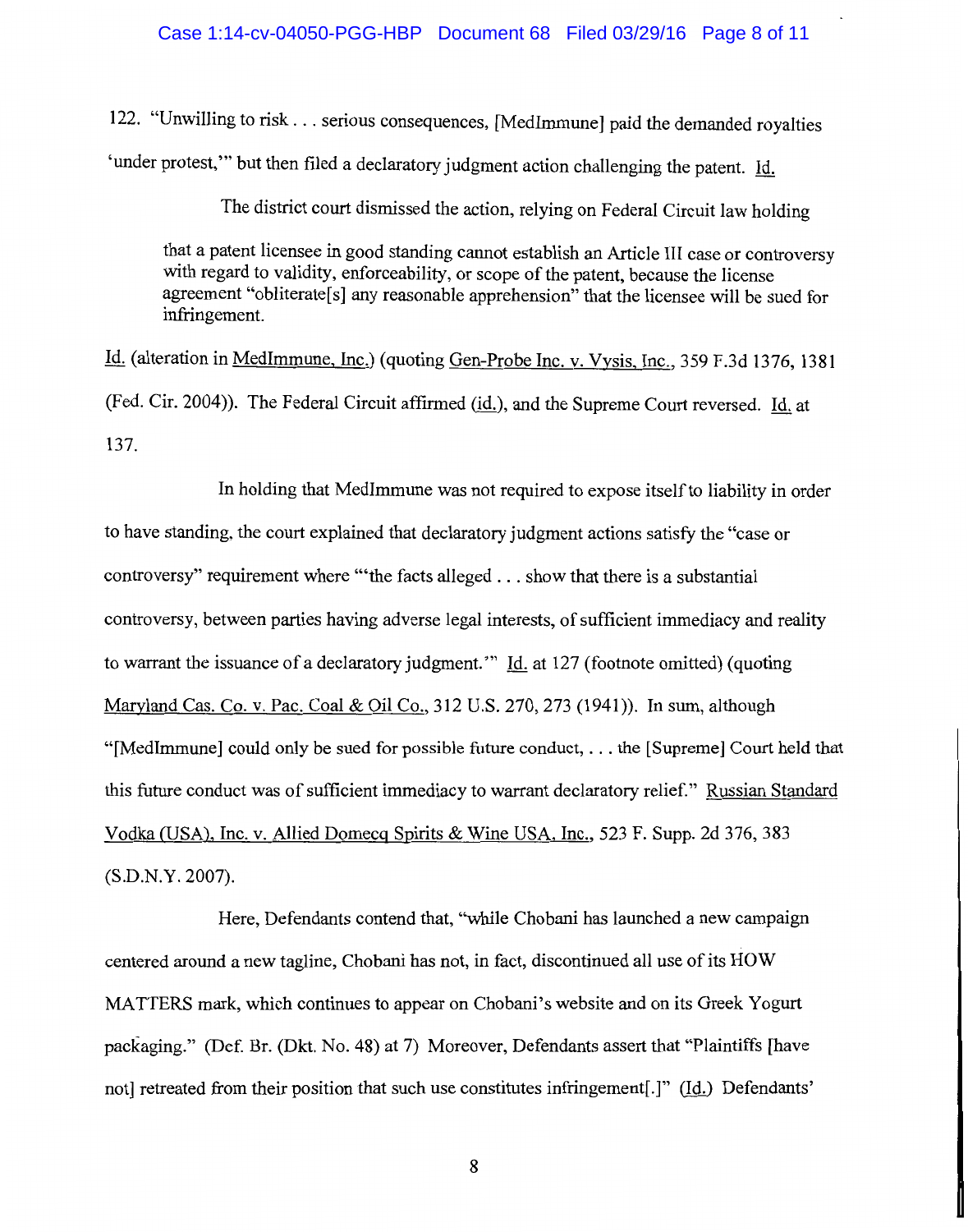## Case 1:14-cv-04050-PGG-HBP Document 68 Filed 03/29/16 Page 9 of 11

argument on this point is supported by the fact that Plaintiffs intend to proceed on five state law claims challenging Defendants' use of the "How" mark (Cmplt. (Dkt. No. 1)  $\P$  $70-90$ ) - and wish to amend the Complaint to add several more state law claims addressing Defendants' use of this mark (see Dkt. No. 35, Ex. A  $\P$  108-147). Under these circumstances, the Court concludes that the standard set forth in Medimmune is satisfied. Indeed, courts routinely find an actual "case or controversy" on much less substantial grounds, such as cease and desist letters. See, e.g., Venugopal v. Sharadha Terry Products, Ltd., No. 07 Civ. 00484C (JTC), 2009 WL 1468462, at \*I (W.D.N.Y. May 22, 2009) (denying motion to dismiss for lack of jurisdiction where defendants sent plaintiffs a cease and desist letter alleging trademark infringement); Russian Standard Vodka (USA), Inc., 523 F. Supp. 2d at 383 ("actual controversy" existed where defendants sent a cease and desist letter to plaintiffs claiming that plaintiffs' advertising campaign constituted trademark infringement).

In arguing that Defendants' declaratory judgment counterclaims do not provide an independent basis for federal jurisdiction, Plaintiffs rely on Already, LLC v. Nike, Inc., 133 S. Ct. 721 (2013). (See Pltf. Br. (Dkt. No. 50) at 5 n.4) In Already, the Supreme Court considered whether defendant's counterclaim alleging trademark invalidity was moot, given that plaintiff had entered into a covenant not to sue and had moved to dismiss (1) its claims with prejudice; and (2) defendant's counterclaims without prejudice. Already LLC., 133 S. Ct. at 725-26. The Supreme Court acknowledged that – because plaintiff had "demonstrat[ed] that the covenant encompasses all of [defendant's] allegedly unlawful conduct" – "it was incumbent on [defendant] to indicate that it engages in or has sufficiently concrete plans to engage in activities not covered by the covenant." Id. at 728. Because defendant "did not assert any intent to [engage in activity] that would expose it to any prospect of infringement liability[,]" the court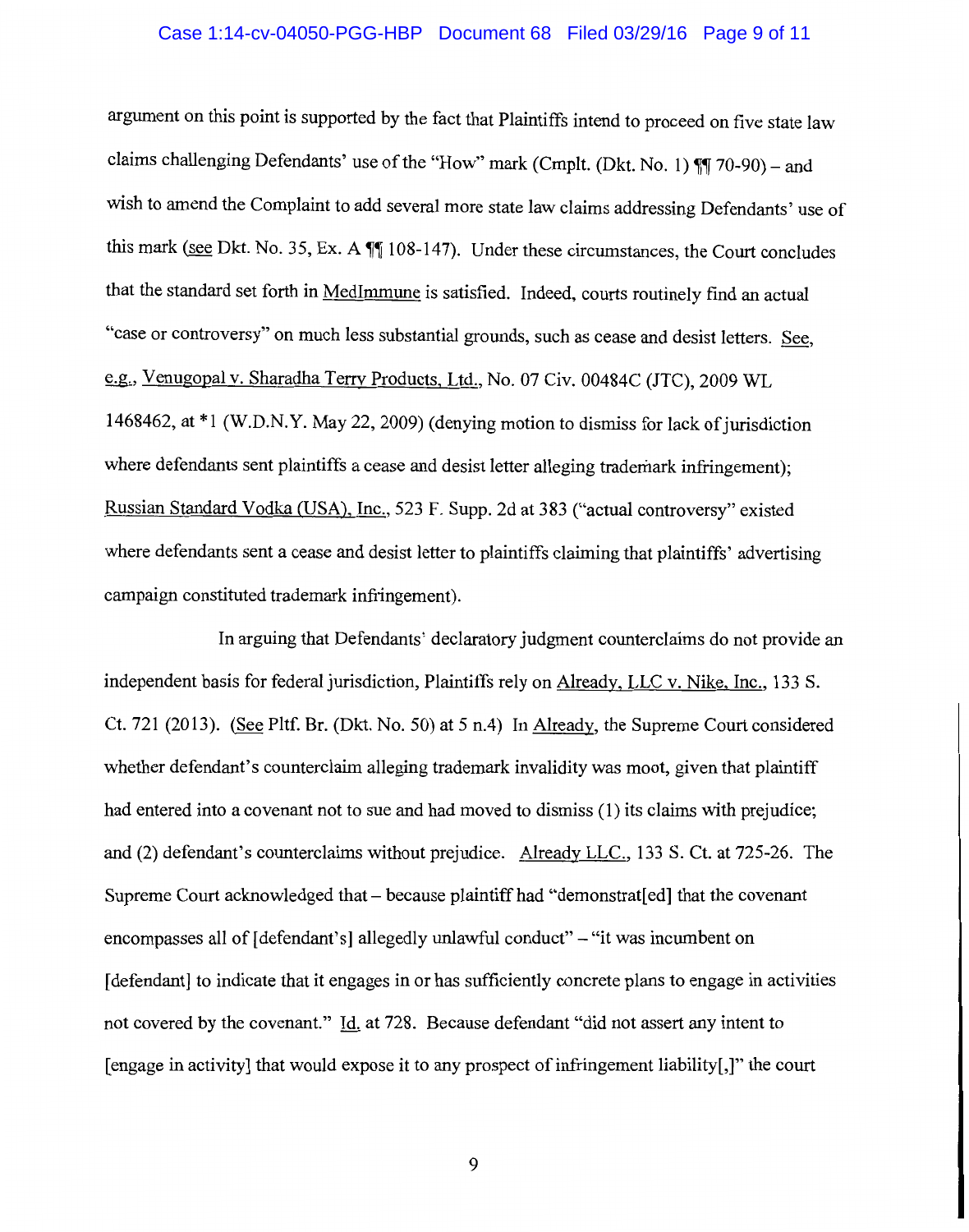#### Case 1:14-cv-04050-PGG-HBP Document 68 Filed 03/29/16 Page 10 of 11

was "satisfied that it [was] 'absolutely clear' that the allegedly unlawful activity cannot reasonably be expected to recur." Id. at 728-29. Accordingly, the Supreme Court found that no justiciable issue remained. Id. at 732.

Here, in contrast to Already, Plaintiffs have not entered into a covenant not to sue, and Chobani has not "discontinued all use of its HOW MATTERS mark[.]" (Def. Br. (Dkt. No. 48) at 7) Moreover, given Plaintiffs' intention to proceed on its state law claims, it is obvious that Plaintiffs have not abandoned their view that Defendants' use of the marks in question constitute infringement. (See Dkt. No. 35, Ex. A  $\P$  $\uparrow$  87-147; Dkt. No. 65, Ex. A  $\P$  $\uparrow$  86-87) Accordingly, it is not "absolutely clear'' that Plaintiffs will not make any claims or demands against Defendants in the future regarding the "How Matters" mark, and therefore Defendants' counterclaims present an actual "case or controversy" that provides an independent basis for the exercise of federal jurisdiction.

Because granting Plaintiffs' application to voluntarily dismiss their federal claims will not deprive this Court of jurisdiction, Defendants have no basis to argue unfair prejudice.

## **CONCLUSION**

For the reasons stated above, Plaintiffs' motion to dismiss their Federal law claims (Cmplt. (Dkt. No. **1)** First, Second and Third Claims of Relief) with prejudice is granted. The Clerk of the Court is directed to terminate the motion (Dkt. No. 45).

۰.,